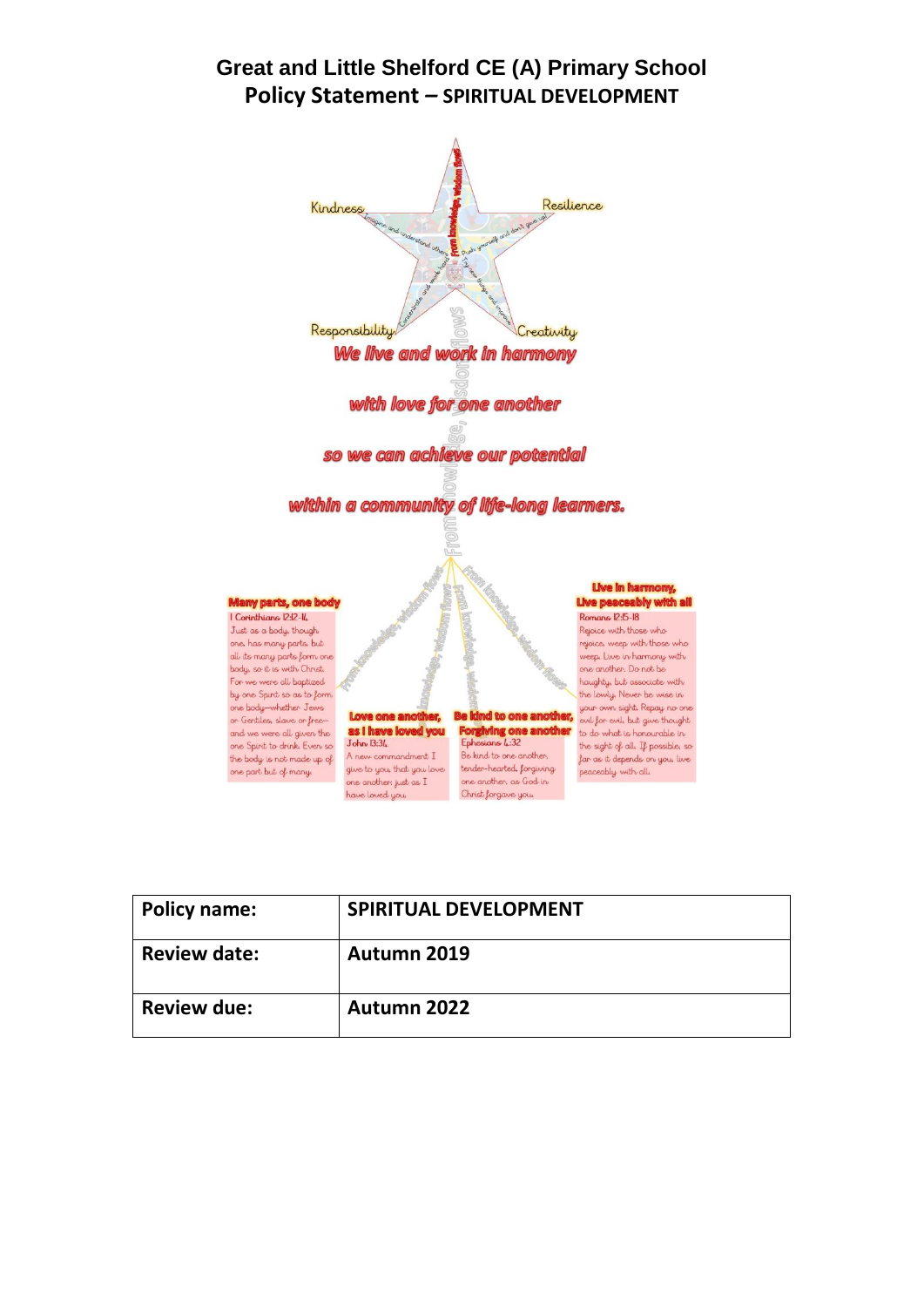# **Great and Little Shelford CE (A) Primary School Policy Statement** *–* **SPIRITUAL DEVELOPMENT**

"Spiritual experiences are rich in that they offer nourishment amid the aridity and routine of daily life. They are fertile in that the years cannot exhaust their meaning." Francis and Thatcher 'A spiritual dimension for education' 1990.

**Aims:** We seek to give opportunities for all members of this school to develop spiritually. We do not attempt to measure or assess this essentially private personal dimension but, as part of our school vision, we value each individual and try to help them share and enrich their own and others lives by sharing their feelings and thoughts.

### **Opportunities:**

- 1) Class teachers invite and respond positively to thoughtful, questioning and sensitive reflective comments on relevant issues raised by the main teaching points in any lesson.
- 2) Pupils are encouraged to contribute as above through:
	- an emphasis on good relationships between all members of the school which fosters an atmosphere of mutual trust;
	- a willingness by staff to share their own thoughts and feelings when appropriate.
- 3) Spiritual development is not necessarily synonymous with religious education. Collective Worship is used to provide significant opportunities for pupils to be reflective and to share beliefs and feelings with each other and with any staff present.
- 4) Pupils are helped to develop a sense of awe and wonder in their responses to aspects of the curriculum. Just a few examples of this are:
	- experiments in science;
	- the beauty of God' creation in Forest School:
	- interactions of materials and media in art;
	- patterns in maths.
- 5) Pupils are encouraged to share treasured possessions and special experiences with their classes in regular 'show and tell' sessions and spontaneously as the need arises.
- 6) In recognition of pupils' need for places of quiet for reflection and contemplation of matters of importance and inspiration, tables and benches in the playground and the meadow area are provided. The Church School Garden area at the front of the school provides a quiet place for reflection, along with the development of our Reflection Garden to the rear of the hall.
- 7) The school's focus on mental health, wellbeing and mindfulness demonstrate key links to opportunities for reflection. For example, the Take 5 approach is